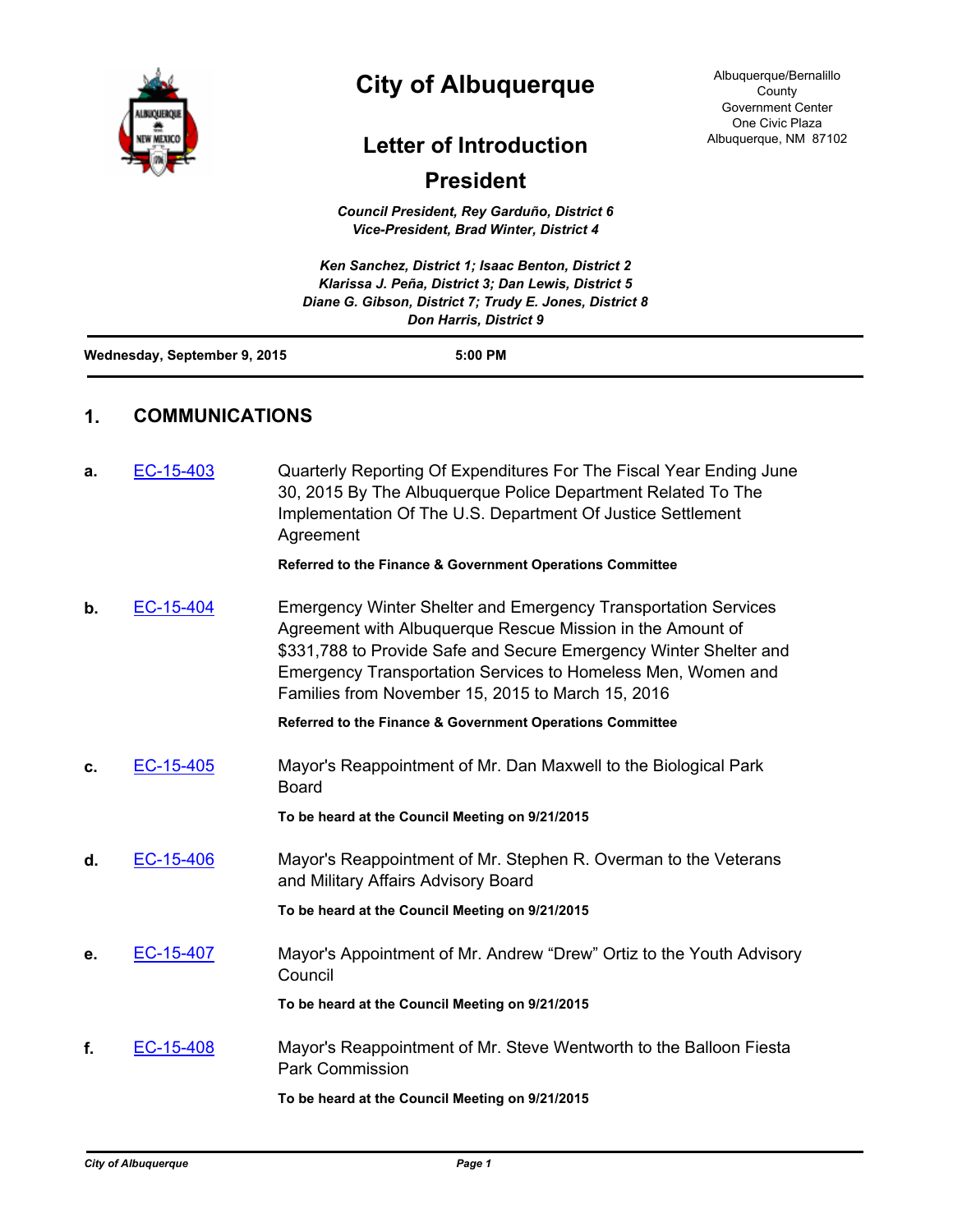| <b>President</b> |                      | <b>Letter of Introduction</b>                                                                                                                                                                                                                                                                            | September 9, 2015 |
|------------------|----------------------|----------------------------------------------------------------------------------------------------------------------------------------------------------------------------------------------------------------------------------------------------------------------------------------------------------|-------------------|
| g.               | EC-15-409            | Mayor's Reappointment of Dr. Audrey Urbano to the EMS Medical<br><b>Control Board</b>                                                                                                                                                                                                                    |                   |
|                  |                      | To be heard at the Council Meeting on 9/21/2015                                                                                                                                                                                                                                                          |                   |
| h.               | EC-15-410            | Mayor's Appointment of Ms. Tina M. Tomlin to the Human Rights<br><b>Board</b>                                                                                                                                                                                                                            |                   |
|                  |                      | To be heard at the Council Meeting on 9/21/2015                                                                                                                                                                                                                                                          |                   |
| i.               | EC-15-411            | Mayor's Reappointment of Mr. Mark D. Jarmie to the Accountability in<br>Government Oversight Committee                                                                                                                                                                                                   |                   |
|                  |                      | To be heard at the Council Meeting on 9/21/2015                                                                                                                                                                                                                                                          |                   |
| j.               | EC-15-412            | Approval of Second Supplement to License Agreement (Sid Cutter<br>Pilot's Pavilion) and First Amendment to First Supplement of License<br>Agreement (Gold & Event Center and Surrounding Area)                                                                                                           |                   |
|                  |                      | To be heard at the Council Meeting on 9/21/2015                                                                                                                                                                                                                                                          |                   |
| k.               | AC-15-5              | (Project#1008203/15EPC-40020) Emilio Chavez and Matthew<br>Archuleta Appeal the Environmental Planning Commission's (EPC's)<br>Approval of a Zone Map Amendment (zone change), for Tracts A2,<br>A3, A4, Unser and Sage Market Place, located on Unser Street<br>between Sage Road SW and Arenal Road SW |                   |
|                  |                      | Referred to the Land Use Hearing Officer, to be heard on 9/15/2015                                                                                                                                                                                                                                       |                   |
| I.               | OC-15-26             | Office of Internal Audit Annual Report for Fiscal Year 2015                                                                                                                                                                                                                                              |                   |
|                  |                      | Referred to the Finance & Government Operations Committee                                                                                                                                                                                                                                                |                   |
| m.               | OC-15-27             | Office of Inspector General Annual Report for Fiscal Year 2015                                                                                                                                                                                                                                           |                   |
|                  |                      | Referred to the Finance & Government Operations Committee                                                                                                                                                                                                                                                |                   |
| 2.               | <b>INTRODUCTIONS</b> |                                                                                                                                                                                                                                                                                                          |                   |

ш,

**a. [O-15-60](http://cabq.legistar.com/gateway.aspx?m=l&id=/matter.aspx?key=9851) Amending The Criminal Code Of Albuquerque To Remove Marijuana** Offenses And Related Penalties; Amending Chapter Eleven Of The Code Of Ordinances To Establish Civil Penalties For Possession Of One Ounce Or Less Of Marijuana Or Marijuana Paraphernalia (Garduño, Benton)

**To be heard at the Council Meeting on 9/21/2015**

**b. [O-15-61](http://cabq.legistar.com/gateway.aspx?m=l&id=/matter.aspx?key=9864)** Amending The Inspector General Ordinance Relating To Selection And Retention Of The Inspector General (Gibson)

**To be heard at the Council Meeting on 9/21/2015**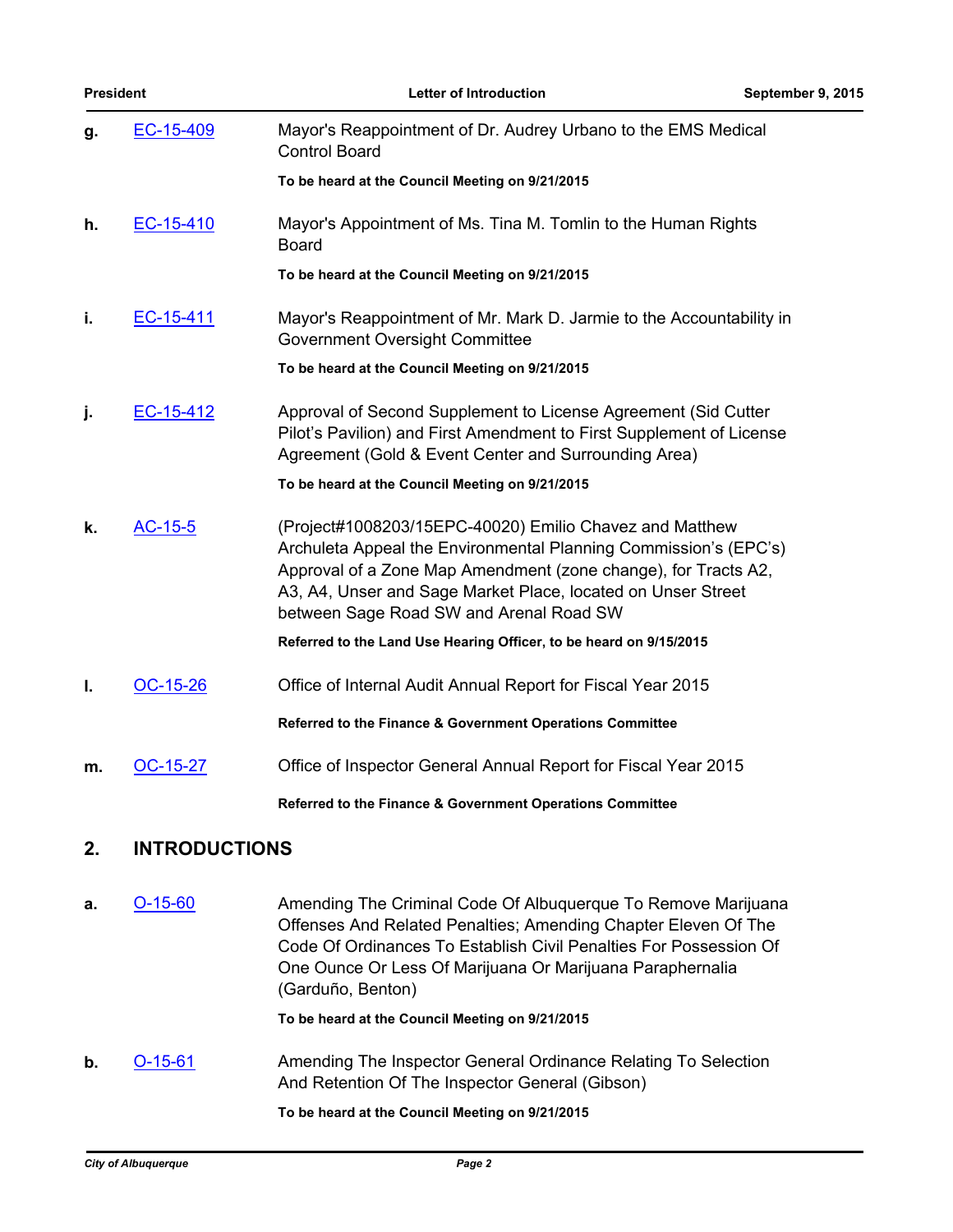| <b>President</b> |          | Letter of Introduction                                                                                                                                                                                                                                                         | September 9, 2015 |
|------------------|----------|--------------------------------------------------------------------------------------------------------------------------------------------------------------------------------------------------------------------------------------------------------------------------------|-------------------|
| с.               | R-15-241 | Setting The Official List Of City Council Meetings From January 2016<br>Through December 2016 (Garduño)                                                                                                                                                                        |                   |
|                  |          | To be heard at the Council Meeting on 9/21/2015                                                                                                                                                                                                                                |                   |
| d.               | R-15-242 | Determining Reasonable Notice Of Public Meetings Of The City<br>Council (Garduño)                                                                                                                                                                                              |                   |
|                  |          | To be heard at the Council Meeting on 9/21/2015                                                                                                                                                                                                                                |                   |
| е.               | R-15-243 | Establishing A Policy That Enforcement Of Laws Criminalizing<br>Possession Of One Ounce Or Less Of Marijuana For Adult Personal<br>Use Shall Be The City's Lowest Law Enforcement Priority (Garduño,<br>Benton)                                                                |                   |
|                  |          | To be heard at the Council Meeting on 9/21/2015                                                                                                                                                                                                                                |                   |
| f.               | R-15-244 | Adjusting Fiscal Year 2016 Appropriations To Provide One-Time<br>Capital Funding For The Improvement Of Route 66 Signage On<br>Central Avenue (Peña)                                                                                                                           |                   |
|                  |          | Referred to the Finance & Government Operations Committee                                                                                                                                                                                                                      |                   |
| g.               | R-15-245 | Adopting Policies To Govern The Dispensing Of Alcoholic Beverages<br>At Municipal Golf Course Facilities And Repealing And Superseding<br>R-04-52 (Enactment R-2004-046) (Garduño)                                                                                             |                   |
|                  |          | Referred to the Finance & Government Operations Committee                                                                                                                                                                                                                      |                   |
| h.               | R-15-246 | Making An Appropriation To The Albuquerque Police Department For<br>The Creation Of An Educational Building And Vehicle Replacement<br>Program In The Capital Acquisition Fund (305) (Jones, by request)                                                                       |                   |
|                  |          | Referred to the Finance & Government Operations Committee                                                                                                                                                                                                                      |                   |
| j,               | R-15-247 | Approving And Authorizing A Grant Application For The Summer Food<br>Service Program For Children With The New Mexico Children, Youth<br>And Families Department And Providing An Appropriation To The<br>Department Of Family And Community Services (Sanchez, by<br>request) |                   |
|                  |          | Referred to the Finance & Government Operations Committee                                                                                                                                                                                                                      |                   |
| j.               | R-15-248 | Approving And Authorizing The Acceptance Of A Grant Agreement<br>With The State Of New Mexico, Department Of Health For A Chronic<br>Disease Prevention Program And Providing An Appropriation To The<br>Department Of Senior Affairs (Benton, by request)                     |                   |
|                  |          | Referred to the Finance & Government Operations Committee                                                                                                                                                                                                                      |                   |
| k.               | R-15-249 | Directing The Administration To Install A Traffic Signal At The<br>Intersection Of Ladera Drive And Sequoia Road, Assigning Council                                                                                                                                            |                   |